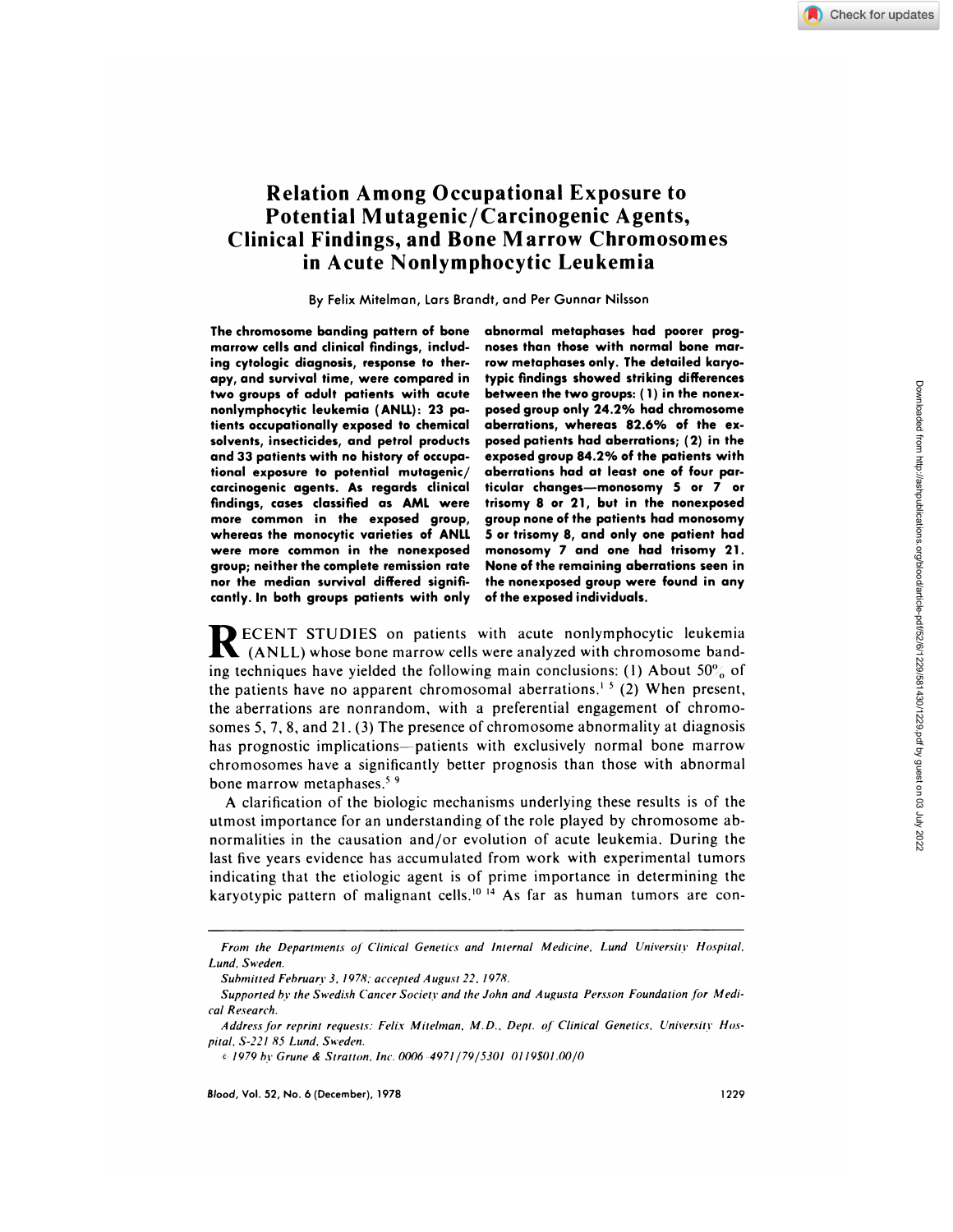cerned, however, this interpretation is still only an attractive but unproven **hypothesis. Detailed analysis** of the karyotypic patterns of malignant cells in patients occupationally exposed to mutagenic/carcinogenic agents may, however, offer an opportunity to test the possible relationship between etiology and chromosome aberration. In the current study chromosome findings in patients **with** ANLL were correlated with occupational exposure to potentially leukemogenic chemical agents.

## MATERIALS AND METHODS

Since 1972 chromosome analysis of bone marrow cells has been attempted, often repeatedly, in all patients with acute leukemia hospitalized in or attending our hospital. Between July 1, 1972 and October 31, 1977, analyses of bone marrow chromosomes with the trypsin-Giemsa banding technique were successful in 93 patients with acute leukemia. These patients comprised approximately 90°<sub>0</sub> of the total and should therefore represent an unselected group.

The case records of all patients were reviewed and their occupations categorized by one of us (P.G.N.) without any knowledge of the chromosomal findings. In the records of 37 patients ambiguous or no data were given regarding the profession. This report is based on the 56 adult patients with ANLL whose case records contained sufficient information on present or previous occupations to make it possible to classify each of them as either professionally not exposed or clearly exposed to mutagenic/carcinogenic chemical agents. None of the patients were inter viewed about social and private habits including hobbies, smoking, alcohol and coffee consumption, use of cosmetics or hair dyes, etc. Patients previously treated for other malignancies as well as patients with a myeloproliferative condition preceding the acute leukemic phase were excluded.

The group of patients regarded as nonexposed included housewives, students, and white-collar workers. The exposed individuals were divided into three groups according to exposure to (1) chemical solvents (printing and glue workers, painters, dyers, rubber-factory workers), (2) insecti cides (spray workers, gardeners), and (3) petrol products or their combustion residues (service station attendants, bus and truck drivers, motor vehicle mechanics, machinists).

Giemsa-stained preparations of the original bone marrow aspirates and peripheral blood were available for all cases: they were reexamined and reclassified by one of us (LB.) without any knowledge of the chromosome or clinical findings. All cases were cytologically classified using the criteria established by the French-American-British (FAB) cooperative group.<sup>15</sup> The following designations and abbreviations were used for the six main myeloid leukemia types (Ml M6) of the FAB classification: acute myeloid leukemia (AML) for Ml and M2, acute promyelocytic leukemia (APL) for M3, acute myelomonocytic leukemia (AMMoL) for M4, acute monocytic leukemia (AMoL) for MS. and erythroleukemia (EL) for M6.

The clinical courses of the 56 patients were carefully reviewed. Response to treatment-- no response (NR), partial remission (PR), and complete remission  $(CR)$ -- and survival time calculated from the day of diagnosis—were established for each patient. Different chemotherapy schedules were used, and 7 patients, mainly elderly patients, did not receive chemotherapy (NT).

The chromosomes were studied in direct bone marrow preparations at the time of diagnosis. At the time of specimen withdrawal no patient had received chemotherapy or radiation therapy. The trypsin-Giemsa banding technique used has been described previously.' Karyotype analysis with G banding was made by photography, each karyotype in addition being checked directly in the microscope. The chromosomes were classified according to the criteria recommended by the Paris Conference  $(1971)$ <sup>16</sup> An abnormal clone was defined as at least two cells with the same extra chromosome or structural rearrangement or three cells with the same missing chromosome.

## RESULTS

The group of *56* patients consisted of 29 females and 27 males with an age range of 15 83 yr (median 57); 29 patients (51.8<sup>o</sup><sub>0</sub>) had a normal bone marrow karyotype, whereas 27 patients  $(48.2^{\circ})$  had clonal chromosomal changes-in 15 of **these** patients all bone marrow cells showed an abnormal karyotype,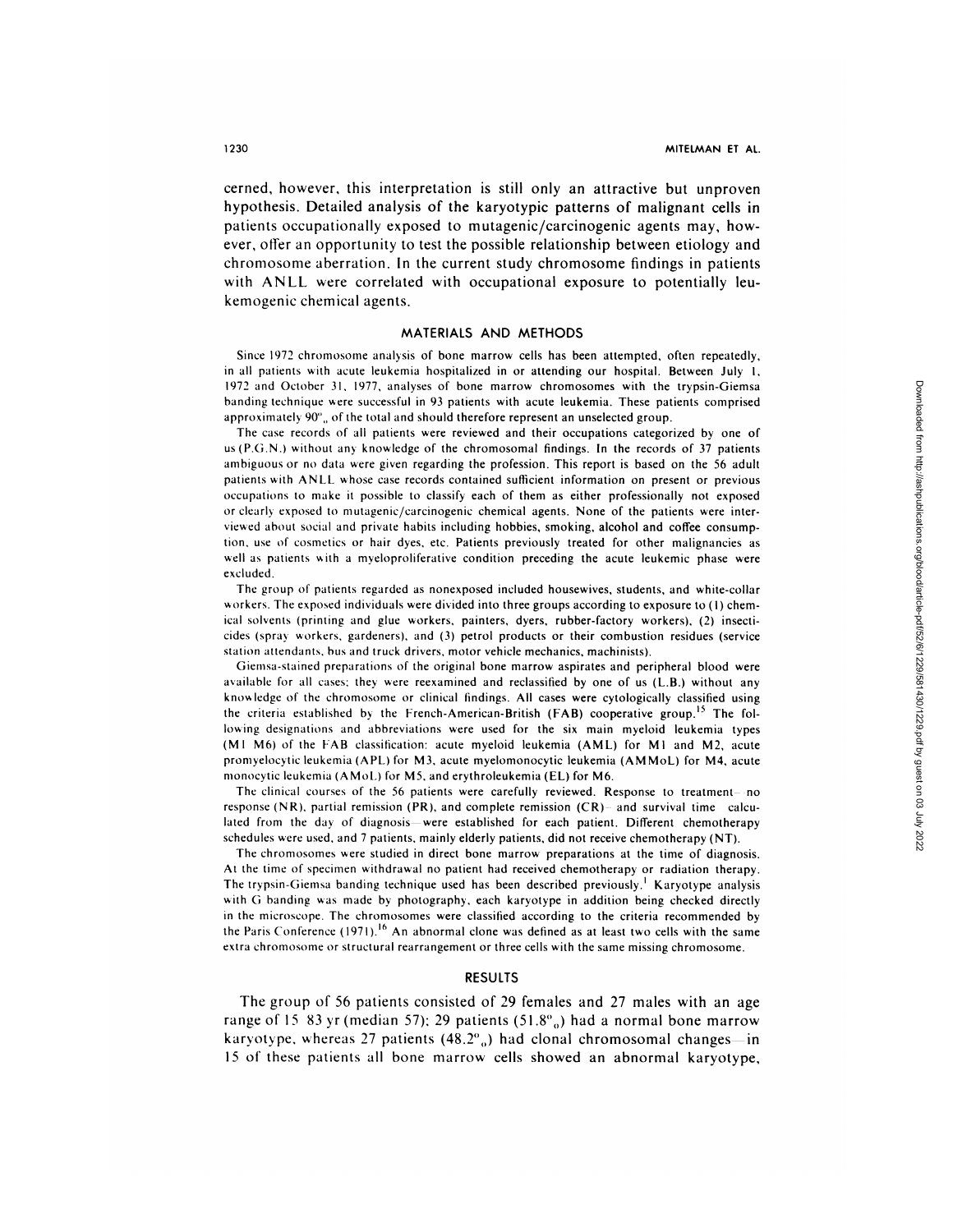while 12 patients had both abnormal cells and normal diploid cells. Age, sex, cytologic diagnosis, bone marrow karyotype, response to treatment, and sur vival time data are summarized in Tables I and 2. The karyotypic findings in patients with aberrations (cases 26, 31, 38, and 47) have been described previously

Thirty-three patients (cases 1-33, Table 1) had no apparent previous occupational exposure to mutagenic/carcinogenic agents. This group consisted of 21 females and 12 males with an age range of *15-83* yr (median 62). Twenty-three patients (cases *34--56,* Table 2), 8 females and 15 males with an age range of 20-74 yr (median *53)* had a history of occupational exposure to solvents (cases 3446), insecticides (cases 47 49), and petrol products (cases *50- 56).* **Cytologic,** clinical, and chromosomal characteristics are presented below and comparisons made between the two groups, nonexposed versus exposed.

*Cytologic correlations*. The cytologic diagnoses (FAB classification) are given in Table 3. A difference between the exposed and the nonexposed group

| Case<br>No.              | Age (yr)/sex | <b>Diagnosis</b> | Karyotype                                | Response to<br>Treatment | Survival<br>(mo)        |
|--------------------------|--------------|------------------|------------------------------------------|--------------------------|-------------------------|
| ı                        | 26/F         | AMol             | 46, XX                                   | <b>CR</b>                | 13                      |
| $\mathbf 2$              | 69/F         | AMMoL            | 46, XX                                   | <b>NR</b>                | $11+$                   |
| 3                        | 40/F         | AML              | 46, XX                                   | <b>CR</b>                | 16                      |
| 4                        | 65/F         | AMMoL            | 46, XX                                   | <b>CR</b>                |                         |
| 5                        | 35/F         | AML              | 46, XX                                   | <b>NR</b>                | 9                       |
| 6                        | 74/F         | AML              | 46, XX                                   | <b>NR</b>                | 5                       |
| $\overline{\phantom{a}}$ | 20/F         | AMMoL            | 46, XX                                   | <b>CR</b>                | 18                      |
| 8                        | 48/F         | AML              | 46, XX                                   | <b>CR</b>                | 24                      |
| 9                        | 28/F         | AML              | 46, XX                                   | <b>NR</b>                | 1                       |
| 10                       | 71/F         | AML              | 46, XX                                   | <b>NT</b>                | $5+$                    |
| $\mathbf{1}$             | 54/F         | AML              | 46, XX                                   | <b>CR</b>                | 8                       |
| 12                       | 26/F         | AMMoL            | 46, XX                                   | NT                       | $0+$                    |
| 13                       | 80/F         | AMMoL            | 46, XX                                   | <b>NR</b>                | 5                       |
| 14                       | 64/F         | AML              | 46, XX                                   | <b>CR</b>                | 13                      |
| 15                       | 15/M         | AMMoL            | 46, XY                                   | <b>NR</b>                | $\overline{\mathbf{c}}$ |
| 16                       | 73/M         | AML              | 46, XY                                   | <b>NR</b>                | $\blacktriangleleft$    |
| 17                       | 43/M         | AML              | 46,XY                                    | <b>CR</b>                | $5+$                    |
| 18                       | 78/M         | AMMoL            | 46, XY                                   | <b>NR</b>                | $\overline{\mathbf{c}}$ |
| 19                       | 65/M         | AML              | 46,XY                                    | <b>NR</b>                | 14                      |
| 20                       | 61/M         | AMoL             | 46, XY                                   | <b>NR</b>                | 1                       |
| 21                       | 64/M         | AMMoL            | 46, XY                                   | NT                       | $1+$                    |
| 22                       | 79/M         | AMol             | 46,XY                                    | NT                       | $4+$                    |
| 23                       | 23/M         | AMMoL            | 46, XY                                   | <b>NR</b>                | 5                       |
| 24                       | 57/M         | EL               | 46, XY                                   | <b>NR</b>                | 5                       |
| 25                       | 77/M         | AMMoL            | 46,XY                                    | <b>NR</b>                | 18                      |
| 26                       | 51/F         | AML              | $45,XX, -7/46,XX$                        | <b>NR</b>                | 5                       |
| 27                       | 64/F         | AML              | $47, XX, +21/46, XX$                     | PR                       | $16+$                   |
| 28                       | 83/F         | AML              | 47, XX, + del(9)(q13)/46, XX             | <b>NR</b>                | $\overline{\mathbf{c}}$ |
| 29                       | 49/F         | AML              | 46,X,del(X)(q21),t(5;21)(q13;q22)        | <b>NR</b>                | 5                       |
| 30                       | 68/F         | AML              | 46, XX, t(16, 16)(p13, q22)              | NR                       | ı                       |
| 31                       | 77/F         | AMMoL            | 46, XX, iso (17q)                        | <b>NR</b>                | $\mathbf{1}$            |
| 32                       | 15/F         | AML              | $46, XX, t(8, 16)$ (pll;pl3)             | NR                       | 1                       |
| 33                       | 62/M         | <b>APL</b>       | $47, XY, del(12)(p11), del(20)(q11), +9$ | <b>NR</b>                | $2+$                    |

**Table 1** . **Clinical and Chromosomal Characteristics of 33 Nonexposed Patients With ANLL**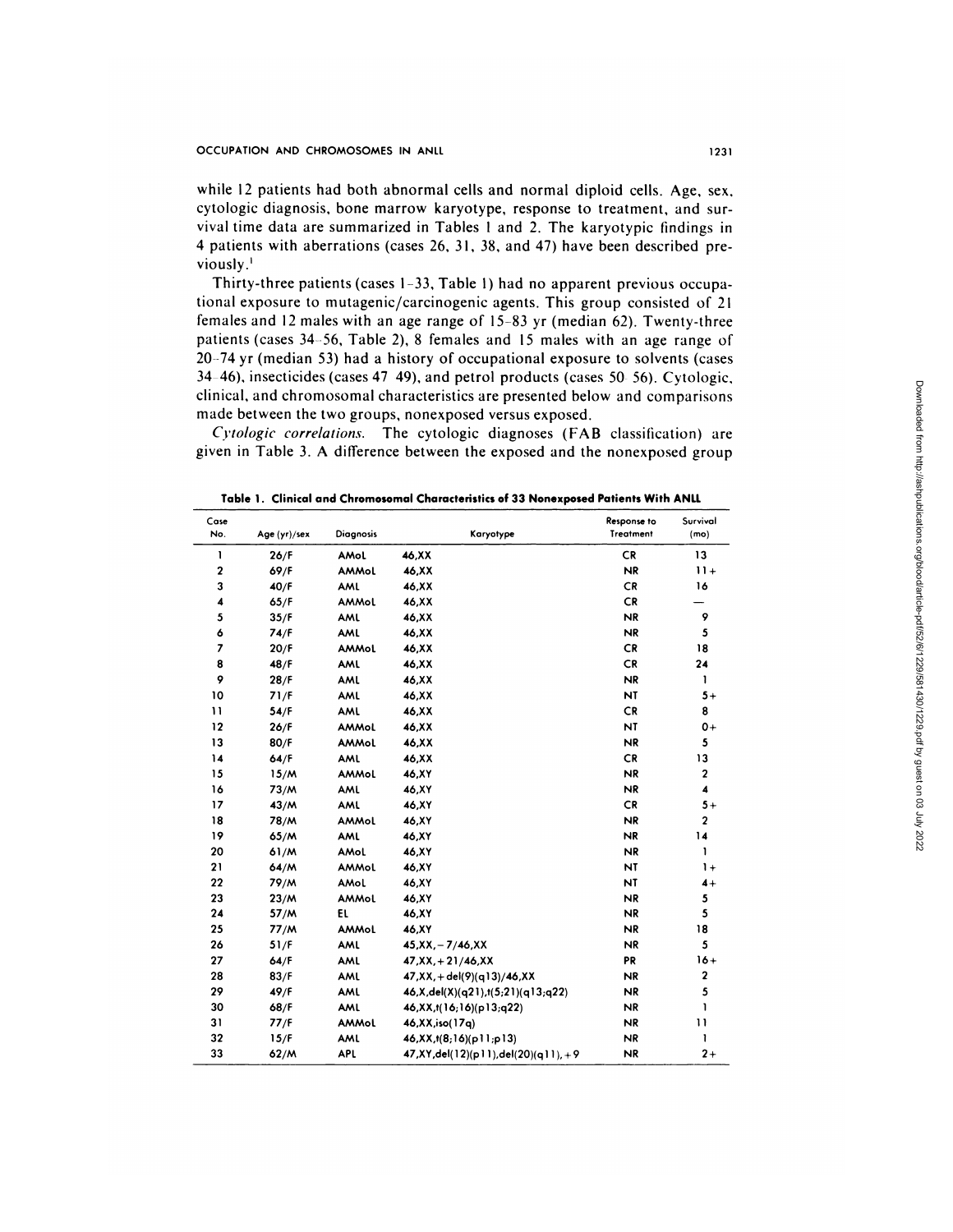|              |      | Age  |              |                                                                                                       | Response         |                         |
|--------------|------|------|--------------|-------------------------------------------------------------------------------------------------------|------------------|-------------------------|
| Expo-        | Case | (yr) | Diag-        |                                                                                                       | to               | Survival                |
| sure         | No.  | Sex  | nosis        | Karyotype                                                                                             | <b>Treatment</b> | (mo)                    |
| Solvents     | 34   | 63/F | AML          | $44, XX, +8, -12, -13, -14, t(2,5)(q12, q35)/46, XX$                                                  | <b>NR</b>        | 1                       |
|              | 35   | 40/F | AML          | $45.X - X,t(8,21)(q21,q22)/46,XX$                                                                     | <b>NR</b>        | 4                       |
|              | 36   | 44/F | <b>AML</b>   | $45, XX, -7/46, XX$                                                                                   | <b>CR</b>        | $\overline{\mathbf{2}}$ |
|              | 37   | 26/M | AML          | 46, XY, t(9; 22)( q21; q22)/46, XY                                                                    | <b>CR</b>        | 10                      |
|              | 38   | 55/M | <b>AMMoL</b> | $46, XY, +8, -17/47, XY, +8/46, XY$                                                                   | <b>NR</b>        | 3                       |
|              | 39   | 74/F | AML          | $48,XX, +3, +8/46,XX$                                                                                 | <b>NR</b>        | 1                       |
|              | 40   | 65/M | <b>APL</b>   | 45, XY, t(3;12)(p14;q24), t(13;18)(q11;p11)/<br>$51, XY, t(3, 12), t(13, 18), +1, +6, +16, +19, +21.$ |                  |                         |
|              |      |      |              | $+22$                                                                                                 | <b>NR</b>        | $9+$                    |
|              | 41   | 20/F | AML          | 46, XX, del(5)(q14)                                                                                   | <b>CR</b>        | $\overline{z}$          |
|              | 42   | 53/M | <b>AML</b>   | 46, XY, del(7)(q31), del(11)(q14), del(12)(p12)                                                       | <b>CR</b>        | 12                      |
|              | 43   | 60/F | <b>AML</b>   | $47, X, -X, +$ del(1)(p11), del(5)(q13), t(5;12)<br>$(q21, q24), t(11, 12)(q25, q13), t(13, 14)(q11)$ |                  |                         |
|              |      |      |              | $p11, +16, +21$                                                                                       | <b>CR</b>        | $3+$                    |
|              | 44   | 52/F | AML          | $47, XX, +8$                                                                                          | <b>CR</b>        | $4+$                    |
|              | 45   | 67/M | <b>AML</b>   | $47.XX + 8$                                                                                           | NT               | 1                       |
|              | 46   | 74/F | <b>AML</b>   | $48, XX, t(1,3)(q44,p14), del(3)(q21,p14), -5,$                                                       |                  |                         |
|              |      |      |              | $+10.+11.+21$                                                                                         | <b>NT</b>        | $3+$                    |
| Insecticides | 47   | 57/M | AMMoL        | $47, XY, + 21/46, XY$                                                                                 | <b>NR</b>        | 2                       |
|              | 48   | 66/M | AML          | $45.XY - 7$                                                                                           | NT               | $\overline{\mathbf{c}}$ |
|              | 49   | 70/M | <b>AMol</b>  | $47, XY, del(7)(q22), + del(8)(q12)$                                                                  | <b>NR</b>        | 1                       |
| Petroleum    | 50   | 23/M | AML          | 46.XY                                                                                                 | <b>NR</b>        | 7                       |
| products     | 51   | 36/M | AML          | 46,XY                                                                                                 | <b>CR</b>        | 9                       |
|              | 52   | 41/M | AML          | 46.XY                                                                                                 | <b>CR</b>        | 18                      |
|              | 53   | 46/M | <b>EL</b>    | 46.XY                                                                                                 | <b>CR</b>        | 16                      |
|              | 54   | 29/M | AMMoL        | $45.X - Y/46.XY$                                                                                      | <b>CR</b>        | 6                       |
|              | 55   | 32/M | AML          | $45.XY. + 2. - 5. - 7/46.XY$                                                                          | PR               | 5                       |
|              | 56   | 57/M | AML          | $44, XY, -5, t(5, 12)$ (q12;q24),iso(18q), -19                                                        | <b>NR</b>        | 1                       |

**Tab Ic 2. Cli nical a nd Chromosomal Characteristics of 23** Expose d **Patients With ANU.**

was noted. The monocytic varieties of ANLL (M4, M5) constituted only 17.4% of the exposed patients in contrast to  $42.4\%$ , of the nonexposed patients, whereas more patients classified as having AML were found in the exposed than in the nonexposed group (73.9<sup>o</sup><sub>o</sub> versus 51.5<sup>o</sup><sub>o</sub>). The frequencies of APL and EL were similar in both groups.

*Chrornosomal--clinical correlations.* In Table 4 the karyotypic findings have been grouped according to the presence or absence of cells with chromosome aberrations: NN, **normal** metaphases only; AN, normal and abnormal metaphases: AA, abnormal metaphases only. There is a striking difference between the exposed and the nonexposed groups. In the former, 19 of 23 patients  $(82.6^{\circ})$  had abnormal bone marrow metaphases, whereas in the nonexposed

|  | Table 3. Cytologic Correlations |  |
|--|---------------------------------|--|
|--|---------------------------------|--|

|            |                 | Cytologic Diagnosis (%)       |                    |            |
|------------|-----------------|-------------------------------|--------------------|------------|
| Group      | AML<br>(M1, M2) | AMol $+$<br>AMMoL<br>(M4, M5) | <b>APL</b><br>(M3) | ΕL<br>(M6) |
| Nonexposed | 51.5            | 42.4                          | 3.0                | 3.0        |
| Exposed    | 73.9            | 17.4                          | 4.3                | 4.3        |
| Total      | 60.7            | 32.1                          | 3.6                | 3.6        |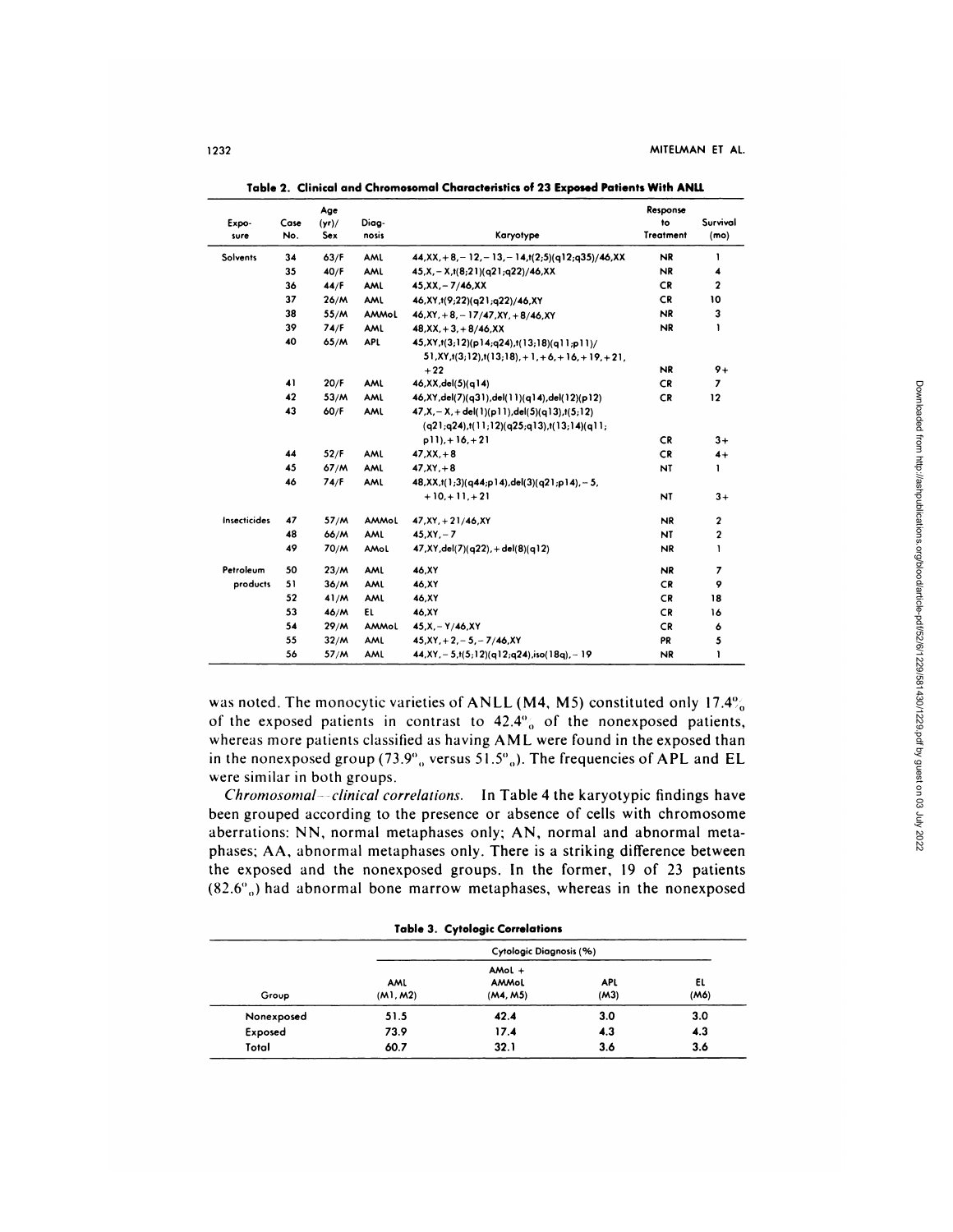|            | <b>No. of Patients</b> |            |             | Median Survival (mo) |     |     |
|------------|------------------------|------------|-------------|----------------------|-----|-----|
| Group      | <b>NN</b>              | AN         | AA          | NN                   | AN  | AA  |
| Nonexposed | 25 (75.8%)             | $3(9.1\%)$ | $5(15.2\%)$ | 7.0                  | 3.5 | 3.0 |
| Exposed    | 4 (17.4%)              | 9(39.1%)   | 10(43.5%)   | 12.5                 | 3.0 | 1.5 |
| Total      | 29 (51.8%)             | 12(21.4%)  | 15 (26.8%)  | 8.5                  | 3.0 | ۱.5 |

**Table** 4. **Presence of Chromosomal Abnormality (NN, AN, AA) and Survival**

group the corresponding figure was only 8 of 33  $(24.2\%)$ . The difference was significant ( $p < 0.01$ ). The predominance of abnormal karyotypes in the exposed compared to the nonexposed group was similar in AML (14/17 versus  $6/17$ ) and in the monocytic varieties of ANLL (4/4 versus 1/14).

|                     | $6/17$ ) and in the monocytic varieties of ANLL (4/4 versus 1/14).                 |                      |                                                                                                          |
|---------------------|------------------------------------------------------------------------------------|----------------------|----------------------------------------------------------------------------------------------------------|
|                     | The median survival times are also presented in Table 4. Patients alive at this    |                      | Down                                                                                                     |
|                     | writing were excluded when calculating median survival. There was no differ-       |                      |                                                                                                          |
|                     | ence in survival time between the nonexposed and the exposed patients, but the     |                      |                                                                                                          |
|                     | same trend was obvious in both groups: patients who had only abnormal meta-        |                      |                                                                                                          |
|                     | phases (AA) had a poorer prognosis than those with only normal metaphases          |                      |                                                                                                          |
| $(NN)$ .            |                                                                                    |                      |                                                                                                          |
|                     | Karyotypic correlations. In the total group 27 patients had an abnormal            |                      |                                                                                                          |
|                     | karyotype. Loss or deletion of the long arm of chromosome 5 was present in         |                      |                                                                                                          |
|                     | five cases, loss or deletion of the long arm of chromosome 7 in six cases,         |                      |                                                                                                          |
|                     | trisomy 8 in six cases, and trisomy 21 in five cases. Altogether, at least one of  |                      |                                                                                                          |
|                     | these four aberrations was present in 18 of the 27 patients with chromosome        |                      |                                                                                                          |
|                     | abnormalities (66.7%). The incidence of major specific karyotypic changes          |                      |                                                                                                          |
|                     | among exposed and nonexposed patients is summarized in Table 5. In the ex-         |                      |                                                                                                          |
|                     | posed group monosomy 5 or deletion of the long arm of chromosome 5 was             |                      |                                                                                                          |
|                     | found in five patients (three exposed to solvents, two to petrol products), mono-  |                      |                                                                                                          |
|                     |                                                                                    |                      |                                                                                                          |
|                     | somy 7 or deletion of the long arm of chromosome 7 in five patients (two           |                      |                                                                                                          |
|                     | exposed to solvents, two to insecticides, one to petrol products), trisomy 8 in    |                      |                                                                                                          |
|                     | 6 patients (five exposed to solvents, one to insecticides), and trisomy 21 in four |                      |                                                                                                          |
|                     | patients (three exposed to solvents, one to insecticides). One of these four       |                      |                                                                                                          |
|                     |                                                                                    |                      |                                                                                                          |
|                     |                                                                                    |                      |                                                                                                          |
|                     | Table 5. Incidence of Specific Chromosome Aberrations in 27 Patients With ANLL     |                      |                                                                                                          |
|                     | Number of Clones in:                                                               |                      |                                                                                                          |
|                     | Exposed                                                                            | Nonexposed           |                                                                                                          |
| Karyotype           | Patients $(n = 19)$                                                                | Patients ( $n = 8$ ) | loaded from http://ashpublications.org/blood/article-pdf/s2/6/12/9/43/012/9.pdf by guest on 03 July 2022 |
| $-5/5q-$            | 5                                                                                  |                      |                                                                                                          |
| $-7/7q-$            | 5                                                                                  | $\mathbf{1}$         |                                                                                                          |
| $+8$                | 6                                                                                  |                      |                                                                                                          |
| $+21$               |                                                                                    | $\mathbf{1}$         |                                                                                                          |
| $-X, t(8,21)$       | 1                                                                                  |                      |                                                                                                          |
| t(9,22)             |                                                                                    |                      |                                                                                                          |
| — Υ                 | 1                                                                                  |                      |                                                                                                          |
| +9                  |                                                                                    | $\mathbf 2$          |                                                                                                          |
| i(17q)              |                                                                                    | 1                    |                                                                                                          |
| t(5,21)             |                                                                                    | 1                    |                                                                                                          |
| t(8,16)<br>t(16;16) |                                                                                    | 1<br>1               |                                                                                                          |

**Table 5. Incidence of Specific Chromosom e Ab errations in 27 Pati ents With ANLL**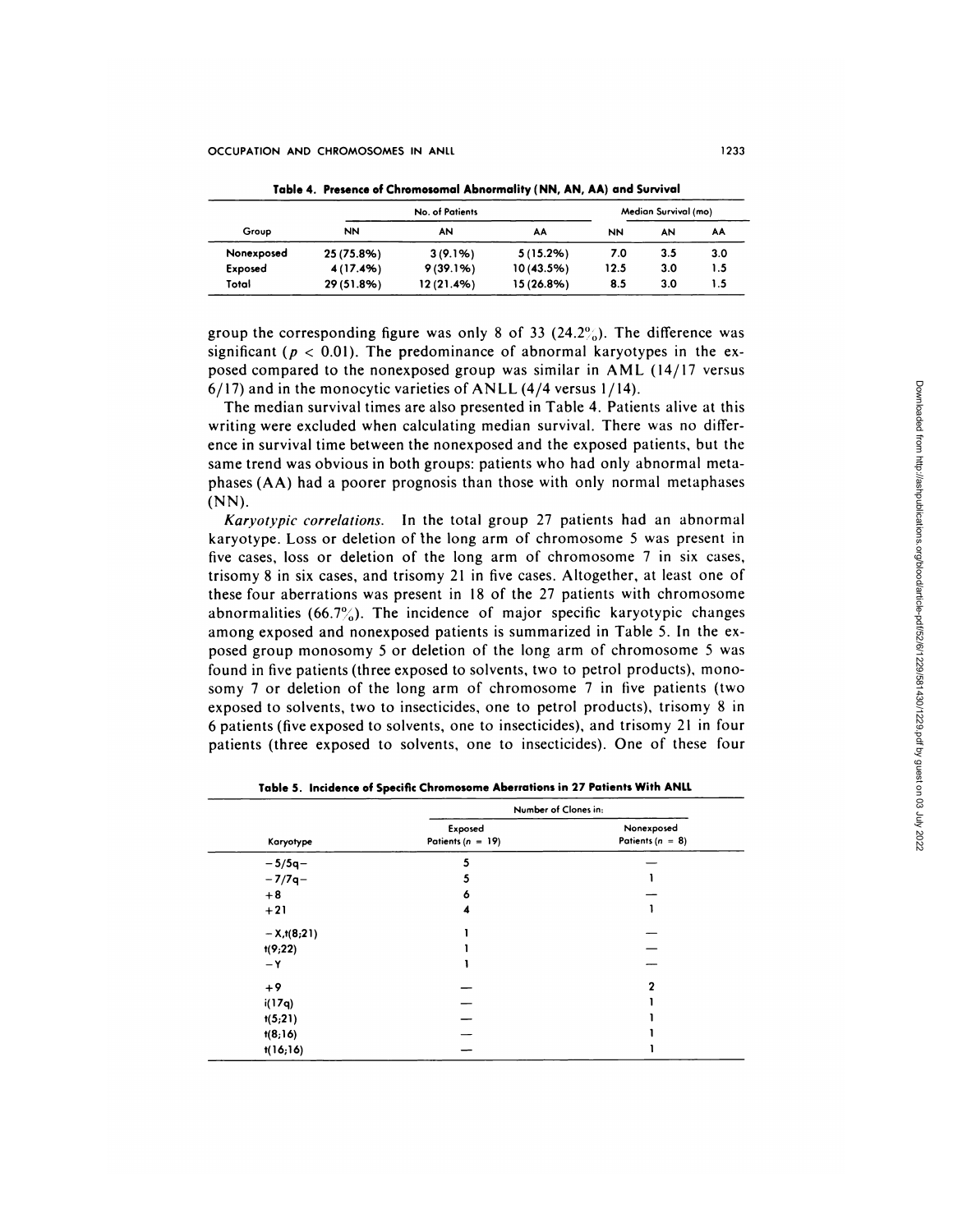changes was present in 16 of the 19 patients  $(84.2\%)$ . In the nonexposed group none of the patients showed a loss or a deletion of chromosome *5* or trisomy 8 and only one patient showed monosomy 7 and one trisomy 21. None of the aberrations seen in the remaining nonexposed patients were seen in the exposed group.

# **DISCUSSION**

The present series of patients with ANLL was selected on the basis of available information regarding past and present occupational history. Such information is more likely to be absent in case records of older individuals, and the slightly lower median age of our patients *(57* yr) as compared to a median age of6O-64 yr in adult patients with ANLL in our country may be due to such a selection. On the other hand, all clinical and cytogenetic parameters were in ac cordance with an unselected group of patients with ANLL: the sex ratio was equal, the CR rate of treated patients was  $36\%$ , the median survival time from diagnosis was 5 mo, about 50<sup>o</sup><sub>0</sub> of the patients had chromosome aberrations at diagnosis, and these aberrations were clearly nonrandom with a preferential **engagement** ofchromosomes 5, 7, 8, and 21. These findings agree perfectly with previously published data<sup> $14$ </sup> and with results recently obtained at the First International Workshop on Chromosomes in Leukemia, where 279 unselected cases of ANLL, collected from seven laboratories, were reviewed.<sup>5</sup>

In the present group 23 of the 56 patients had a history of exposure to chemical solvents, insecticides, and petroleum products or their combustion residues. It must be emphasized that occupational titles and other data obtained from case histories give very crude information on occupational hazards, and the recorded frequency of exposed individuals probably grossly underestimates the real frequency of occupational exposure to potentially mutagenic/carcinogenic agents. Furthermore, since the occupations recorded included a number of different, sometimes very ill-defined professions, it is impossible to estimate the frequency of such professions in the general population. It is therefore not known whether or not these professions were unduly common in our patients **with** ANLL. There is, however, information available as far as exposure to petroleum products is concerned. Using the same criteria for exposure as in the present study, we recently showed<sup>17</sup> that in the general population only about 10% of males of ages 20–65 yr are occupationally exposed to petroleum products, whereas the frequency of such occupations in males with ANLL in the same age group was  $36\%$ . In the present series, there were 19 males of ages 20-65 yr, 7 of whom were exposed to petroleum products, i.e., the same frequency as found in our previous study. It remains to be clarified whether or not occupational exposure to insecticides or chemical solvents is also increased in leukemic patients.

The various types of ANLL were not equally represented in the nonexposed and the exposed patients. The most conspicuous discrepancy was the different incidence of the monocytic varieties of ANLL in the two groups. In ANLL cases classified according to the FAB criteria as AMoL and AMMoL have been found to constitute  $28\% - 31\%$  of the patients,<sup>5,18</sup> which is in good agreement with the proportion  $(32\%)$  found in our total group. However, the monocytic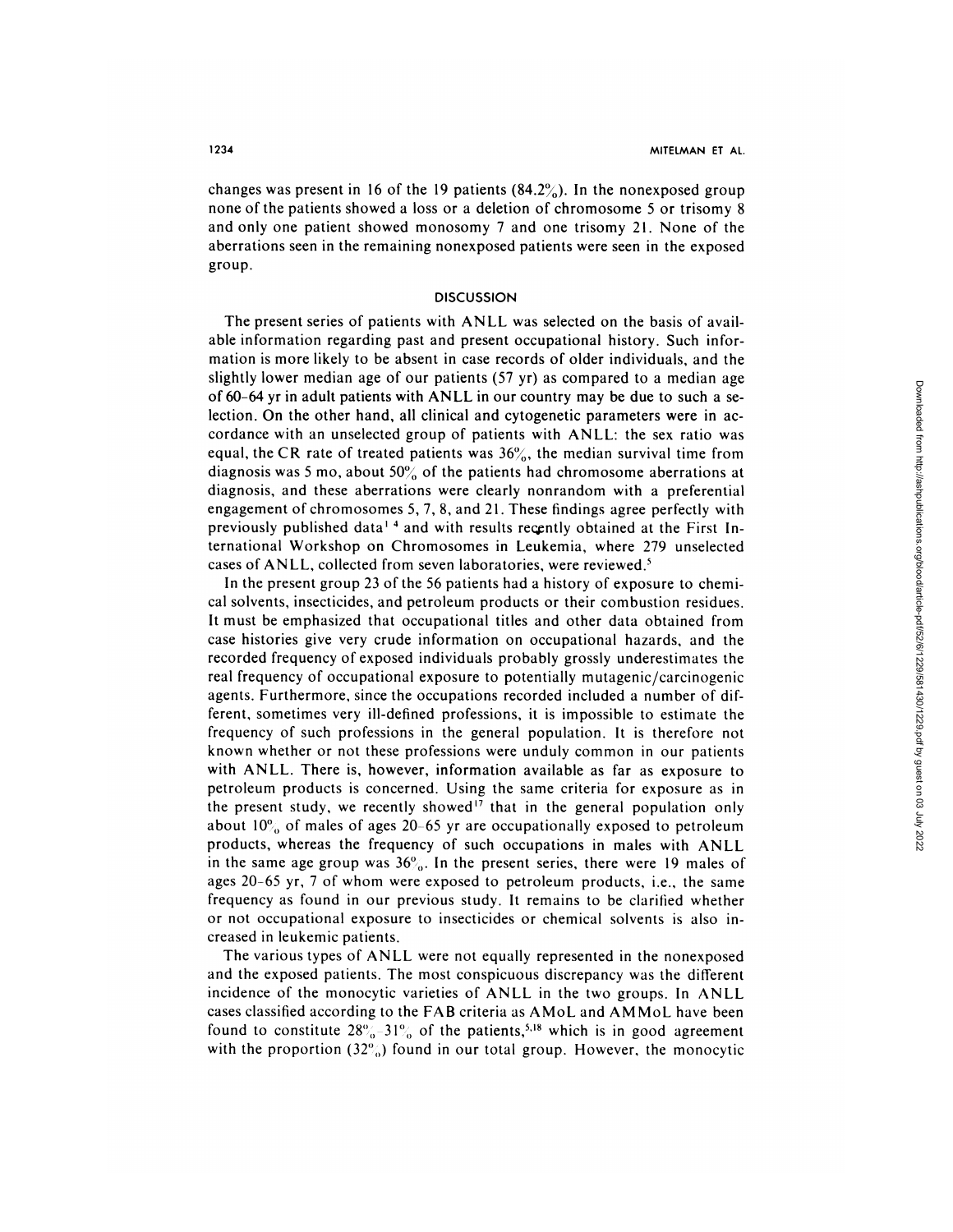varieties of ANLL were strikingly uncommon (17%) in our exposed group, whereas there was a heavy predominance of patients with the other types of ANLL, mainly AML. It is interesting to note that in ANLL patients chronically exposed to benzene a similar low frequency of the monocytic varieties may occur. Thus among 27 such patients reported by Aksoy<sup>19</sup> only three cases of AMMoL and AMoL were found  $(11\%)$ . It is therefore possible that the monocytic types of ANLL are relatively uncommon sequelae of exposure to chemical **leukemogenic** agents.

In the present study there were striking differences between the chromosomal **findings** in the nonexposed versus the exposed group: (1) In the nonexposed group only  $24.2\%$  of patients had chromosomal aberrations in their bone marrow cells, whereas  $82.6\%$  of the exposed patients had chromosome aberrations. (2) In the exposed group 16 of 19 patients with aberrations  $(84.2\%)$  showed one or more of four particular changes: monosomy or deletion of chromosome *5,* monosomy or deletion of chromosome *7,* trisomy 8, or trisomy 21, but in the **nonexposed group** 8 patients had chromosome aberrations; none of these patients had monosomy *5* or trisomy 8, one patient had monosomy 7, and one had trisomy 21. Of the remaining six patients in the nonexposed group two had **trisomy** 9, one had an isochromosome 17, and three each had a different balanced translocation: *t(5;* 21), t(8; 16), and t(l6; 16). None of these aberrations were seen in any of the exposed individuals. Similarly, each of the three exposed patients without monosomy *5* or 7 or trisomy 8 or 21 had a different karyotype:  $-Y$ , t(8; 21), and t(9; 22). None of these aberrations were seen in the nonexposed patients. These differences between the exposed and the nonexposed groups strongly indicate that the karyotypic patterns of the leukemic cells were, in fact, influenced by the exposure.

The high frequency of chromosomal aberrations in the leukemic cells of **patients** exposed to potential leukemogenic chemical agents may be an interesting parallel to results obtained in experimental tumors. It has been shown that these may start with a normal karyotype that eventually changes to an abnormal one by a predetermined stepwise karyotypic evolution,<sup>20</sup> and the rate of this chromosomal progression may depend on the inducing agent. In Rous virus-induced sarcomas of the rat about 50% of early tumor stages have a normal diploid karyotype,<sup>21</sup> whereas histologically identical sarcomas in the same species but induced with chemical agents-dimethylbenzanthracene, benzpyrene, and methylcholanthrene-are characterized by a high (sometimes almost 100 $\degree$ ) incidence of abnormal karyotypes.<sup>12,22</sup> It is possible that also in human ANLL inducing agent(s) may influence the rate of the chromosomal **evolution** from a normal to an abnormal karyotype.

The presence or absence of chromosomal abnormality in bone marrow cells has prognostic implications. Sakurai and Sandberg<sup>6,7</sup> first reported that patients without any normal metaphases in their bone marrow had a significantly shorter survival than those with at least one normal diploid bone marrow meta**phase.** This observation has recently been confirmed in patients studied with banding technique<sup>5,8,9</sup> and finds further support in the present study; the median **survival** of patients with exclusively normal chromosomes (NN) was *8.5* mo, whereas that of patients with abnormal chromosomes (AA) was only I *.5* mo.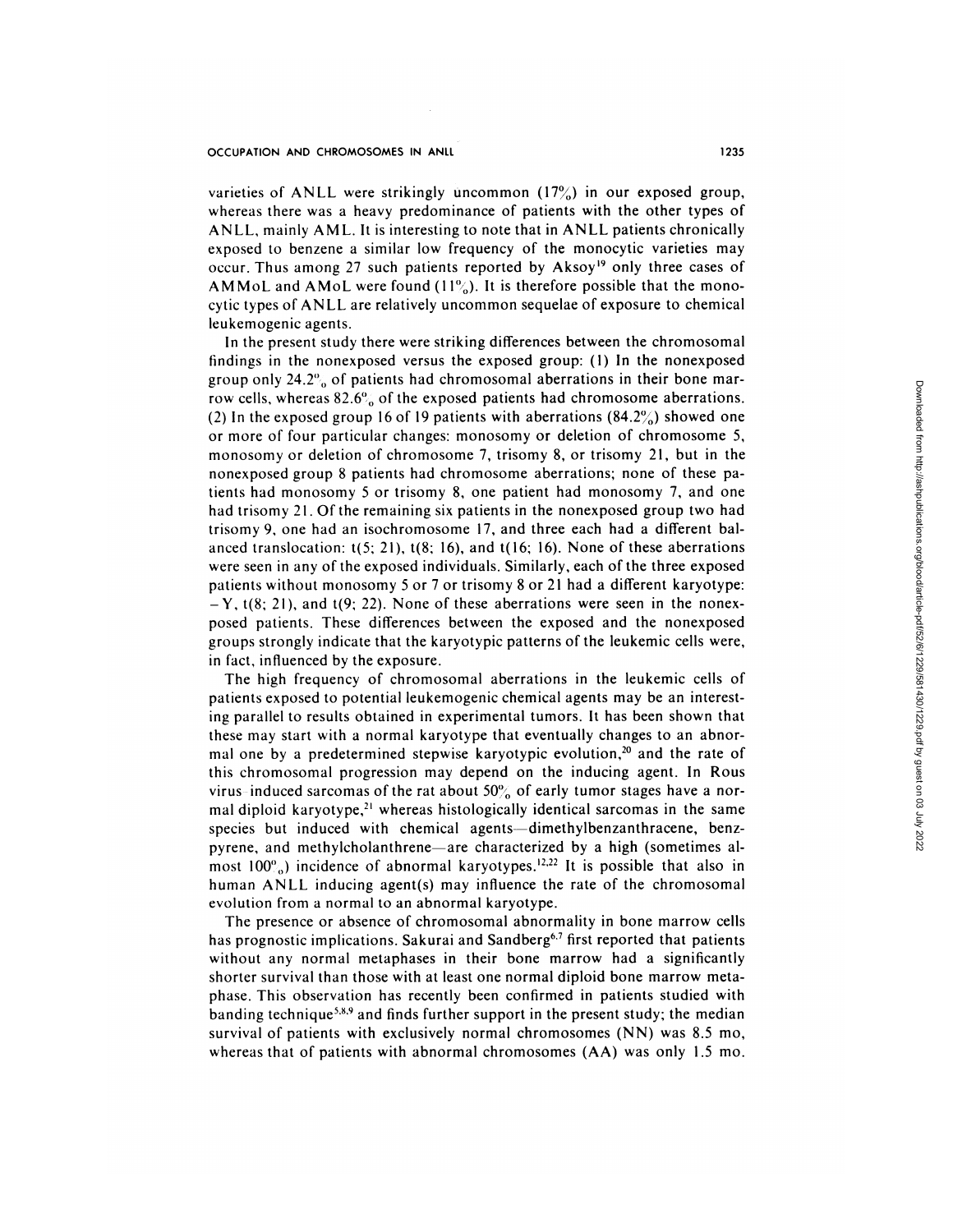There was no significant difference between the exposed and the nonexposed patients; both groups showed the same trend.

Nonrandom patterns of chromosome aberrations have been shown in all experimental and human neoplasms studied with banding techniques in a number sufficient to permit conclusions. In both experimental and human tumors the aberrations tend to cluster to a few chromosomes,  $23-25$  possibly indicating that genes of prime importance in malignant development are not scattered evenly **over** all chromosomes but accumulate on specific ones. Furthermore, results from experimental studies strongly indicate that the etiologic agent is of prime importance in determining the karyotypic pattern,<sup>10-14</sup> certain chromosomal regions possibly being specifically vulnerable to the chromosome-damaging action of different carcinogens.<sup>26,27</sup> The nonrandom engagement of a few chromosomes would then be the result of a preferential interaction between the inducing agent and those chromosomes containing genetic material of importance for tumor development. The nonrandom engagement of chromosomes *5, 7,* 8, and 21 in patients exposed to different chemical solvents, insecticides, and petrol **products reported** here may support this hypothesis. The clear differences in karyotypic aberrations between nonexposed and exposed patients also support the general conclusion that etiologic factors do influence the karyotypic pattern of malignant cells not only in animals but also in man.

The present data on exposure to potential mutagenic/carcinogenic agents were obtained from case records; the information on environmental hazards is therefore incomplete. It should also be emphasized that a considerable number of patients had to be excluded from thestudy because the records were insufficient **regarding** their profession; this omission may be a source of bias. Never**theless,** the results suggest that correlations might exist between leukemogenic agents, cytologic type of leukemia, and chromosome progression of the leukemic cells. We recently found that close questioning of ANLL patients yielded valuable information on environmental risk factors.<sup>28</sup> Future thorough environmental investigations combined with a standardized cytologic classification and detailed chromosome analyses may therefore be important in defining etiologic agents in ANLL. 3. So the control of the chromosomal solution in the chromosomes would then be the chromosomes S, 7, 8, and<br>none would then be the central from the angenerated from the simulator the induces of<br>monte-declinear the from htt

### ACKNOWLEDGMENT

We thank Dr. Inge Olsson for providing us with bone marrow samples and Professor Albert Levan for helpful discussions and criticism of the manuscript.

#### **REFERENCES**

**Brandt** L: Non-random chromosome changes kemia. Blood 47:705, 1976 in acute myeloid leukemia. Chromosome band- 4. Yamada K, Furusawa 5: Preferential ining examination of 30 cases at diagnosis. Int J volvement of chromosomes No. 8 and No. 21 in

2. Oshimura M, Hayata I, Kakati 5, Sand- 1976 berg AA: Chromosomes and causation of hu- 5. First International Workshop on Chromo man cancer and leukemia. XVII. Banding somes in Leukaemia: Chromosomes in acute studies in acute myeloblastic leukemia (AML). non-lymphocytic leukaemia. Br J Haematol Cancer 38:748, 1976 39:311, 1978

I. Mitelman F, Nilsson PG. Levan G, banding patterns in acute nonlymphocytic leu-

Cancer 18:31, 1976 **acute leukemia and preleukemia. Blood 47:679,** acute leukemia and preleukemia. Blood 47:679,